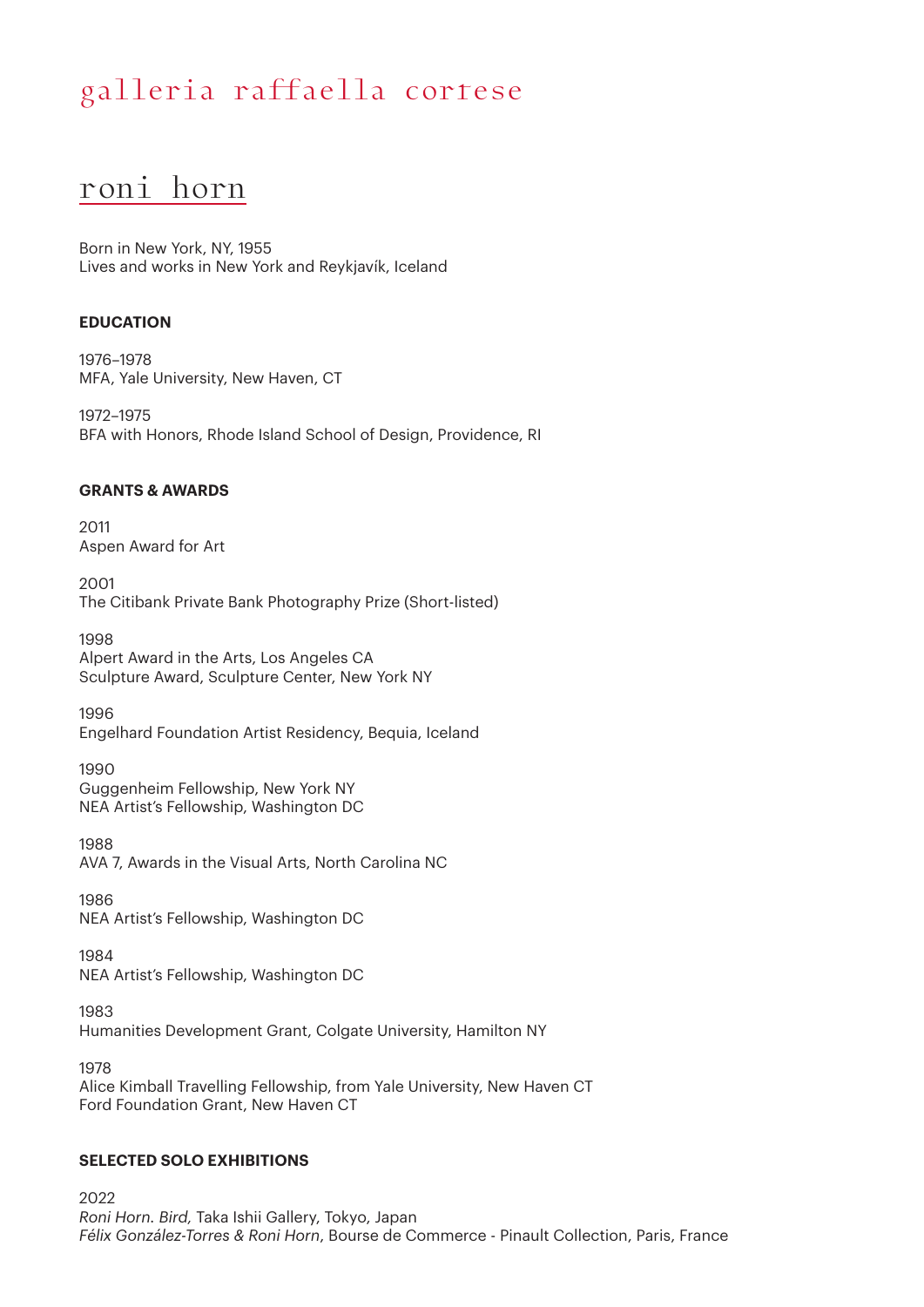2021

*When You See Your Reflection in Water, Do You Recognize the Water in You?*, Pola Museum of Art, Hakone, Japan

*A Rat Surrendered Here*, Château La Coste, Le Puy-Sainte-Réparade, France

### 2020

*You are the Weather,* Fondation Beyeler, Basel i8 Gallery, Reykjavík, Iceland University Museum of Contemporary Art at UMass Amherst, Amherst MA

### 2019

*When I Breathe, I Draw*, The Drawing Institute at The Menil Collection, Houston TX *Air Burial* (permanent installation), Ekebergparken Park, Oslo, Norway Peder Lund, Oslo, Norway *Roni Horn @ Cubo Garutti,* Museion, Bolzano, Italy

### 2018

*Roni Horn,* Hauser & Wirth, Hong Kong *Roni Horn*, Kurimanzutto, Mexico City, Mexico *Wits' End Sampler | Recent Drawings*, Hauser & Wirth, Zurich, Switzerland *Remembered Words*, Kukje Gallery, Seoul, Korea

### 2017

Nasher Sculpture Center, Dallas TX Hauser & Wirth, New York NY *Roni Horn*, Glenstone, Potomac MD, USA

2016

*The Selected Gifts*, Fondation Beyeler, Riehen/Basel, Switzerland *Roni Horn*, De Pont Museum, Tilburg, Netherlands

2015

*Roni Horn. Water Teller*, Galleria Raffaella Cortese, Milan *Roni Horn. Butterfly to Oblivion,* Fondation Vincent Van Gogh, Arles, France *Butterfly Doubt*, Hauser & Wirth, London, UK

2014

*Roni Horn. Water Teller*,Peder Lund Gallery, Oslo, Norway *Roni Horn: Drawings*, Vigeland Museum, Oslo, Norway *Everything was sleeping as if the universe were a mistake*, Caixa Forum, Madrid, Spain *Roni Horn. Everything was sleeping as if the universe were a mistake*, Fundacio Joan Miro, Barcelona, Spain *Roni Horn,* Kukje Gallery, Seoul, Korea

2013

*Everything was sleeping as if the universe were a mistake*, Hauser & Wirth, New York *Roni Horn,* Hauser& Wirth, Zurich, Switzerland *Roni Horn. Portrait of an Image,* Schirn Kunsthalle, Frankfurt, Germany

2012

*Miroslaw Balka e Roni Horn. Gespräche über persönliche themen*, Galleria Raffaella Cortese, Milan, Italy *Roni Horn. Selected Drawings 1984 - 2012,* Hauser & Wirth, Zurich, Switzerland *Roni Horn*, Goetz Collection, Munich, Germany *Roni Horn. Selected Drawings 1984 - 2012*, Xavier Hufkens, Brussels, Belgium *Roni Horn*, Sammlung Goetz, Munich, Germany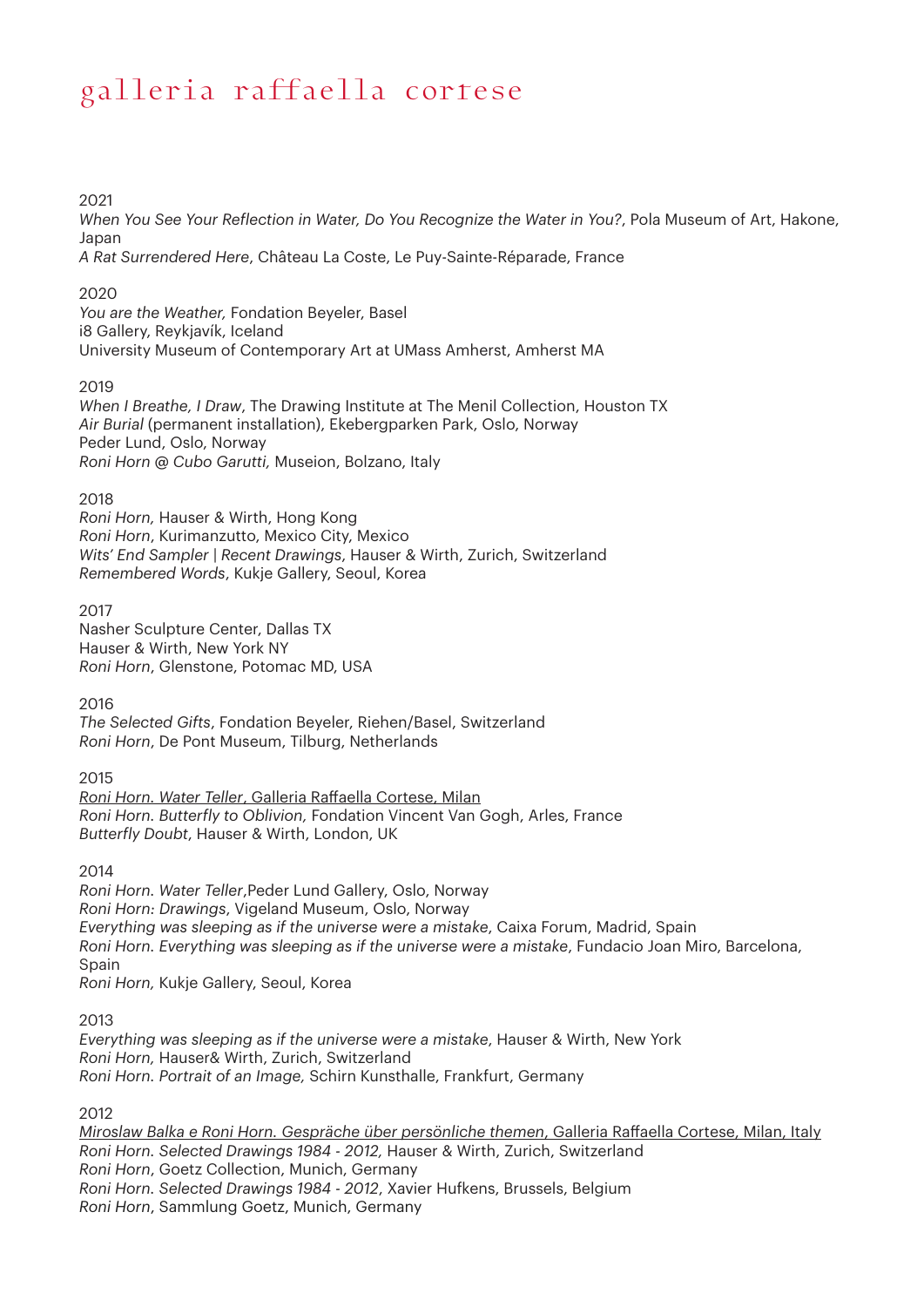2011

*Roni Horn*, i8 Gallery, Reykjavik, Iceland *Roni Horn. Recent Work*, Hauser & Wirth, London, England *Photographien / Photographic Works*, Hamburger Kunsthalle, Hamburg, Germany *Double Mobius*, FLAG Art Foundation, New York *The Wedding (the Walker Evans Polaroid Project) with Roni Horn*, Andrea Rosen Gallery, New York, NY

### 2010

*SURVEY: Roni Horn aka Roni Horn*, ICA, The Institute of Contemporary Arts, Boston MA *Well and Truly*, Kunsthaus Bregenz, Bregenz, Austria *Roni Horn*, CCA, Center of Contemporary Art Ujazdowski Castle, Warsaw, Poland *Recent Drawings*, Hauser & Wirth New York *Vatnasafn / Library of Water: Annual Library of Water Event:* Stykkishólmur, Iceland *Roni Horn*, Kukje Gallery, Seoul, Korea *Roni Horn,* Rat Hole Gallery, Tokyo, Japan

#### 2009

*Roni Horn aka Roni Horn,* Tate Modern, London, England *Roni Horn aka Roni Horn,* Collection Lambert, Avignon, France *Roni Horn aka Roni Horn,* Whitney Museum of American Art, New York, NY *The tiniest piece of mirror is always the whole mirror*, The Common Guild, Glasgow, Scotland

### 2008

*Roni Horn*, CAC – Centro de Arte Contemporaneo, Malaga, Spain *Roni Horn*, Hauser & Wirth, London, England *Roni Horn*, PhotoEspana (Circulo de Bellas Artes), Madrid, Spain *This is Me, This is You*, RatHole Gallery, Tokyo, Japan *Roni Horn. Portrait of an Image (with Isabelle Huppert),* Overbeck Gesellschaft, Lübeck, Germany *Roni Horn*, Gagosian Gallery, Los Angeles CA *Roni Horn*, Xavier Hufkens, Brussels, Belgium

### 2007

*Vantnasafn / Library of Water,* Stykkishólmur, Iceland *MY OZ*, Listasafn / Reykjavík Art Museum, Reykjavik, Iceland *A Kind of You*, Australian Centre for Contemporary Art, Melbourne, Australia *Roni Horn*, Kukje Gallery, Seoul, Korea

#### 2006

*Angie and Emily / Dickinson*, Inverleith House, Edinburgh, Scotland *Angie and Emily / Dickinson*, Museion, Bolzano, Italy *Relaxness*, Safn, Reykjavík, Iclenad *Portrait of an Image,* Hauser Wirth Zurich *Portrait of an Image' / 'Drawings. Roni Horn, Louise Bourgeois*, Hauser & Wirth, Zurich, Switzerland

### 2005

*Portrait of an Image,* Matthew Marks Gallery, New York, NY

### 2004

*Dessins / Drawings / Disegni*, Fondazione Bevilacqua La Masa, Venice, Italy *Roni Horn. In der Sammlung*, Folkwang Museum, Essen, Germany *Her, Her, Her and Her*, Reykjavík Art Museum, Reykjavík, Iceland *Focus: Roni Horn, Some Thames*, The Art Institute of Chicago, Chicago *Rings of Lispector (Agua Viva*), Hauser and Wirth, London, England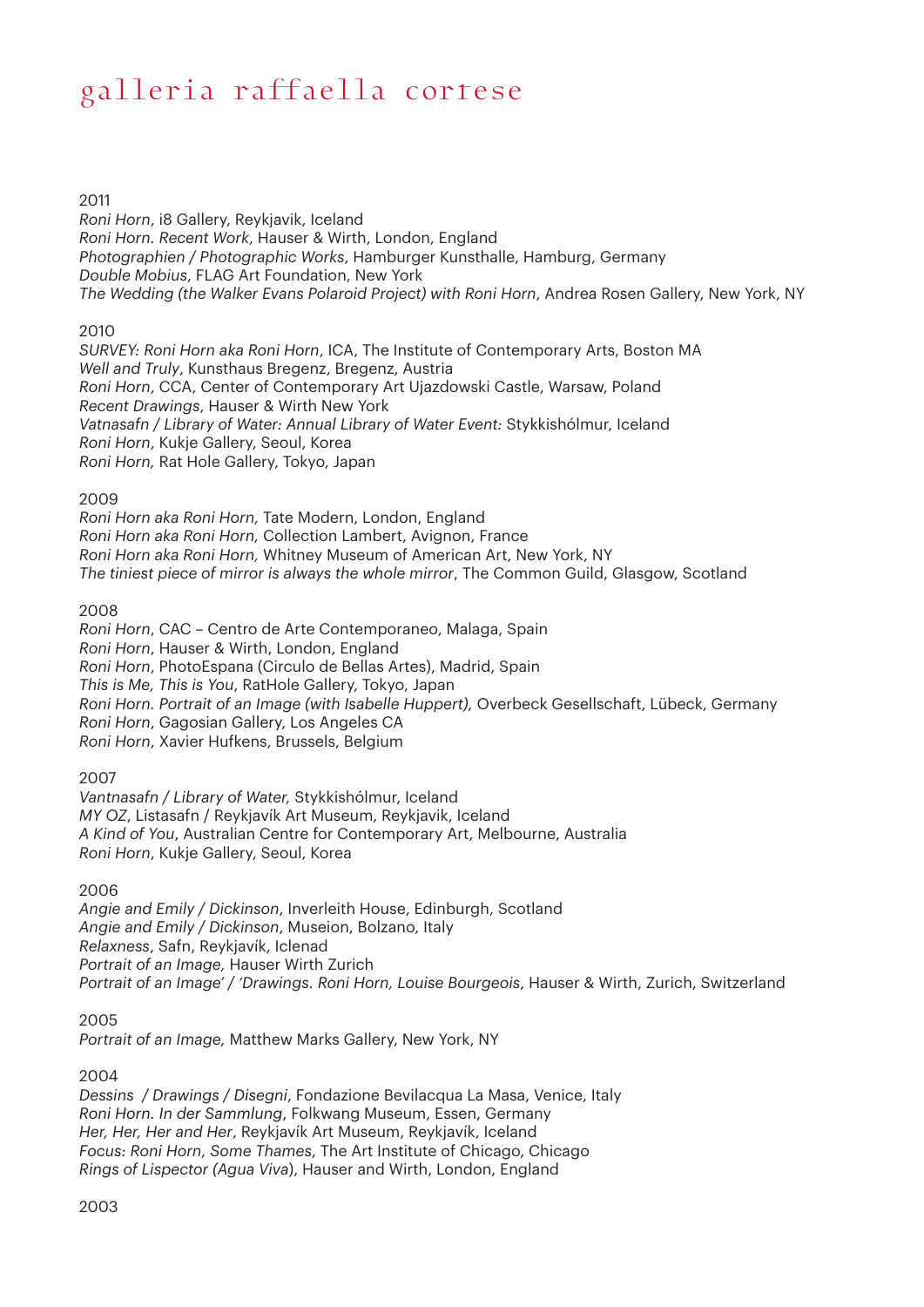*Roni Horn*, Hauser & Wirth and Presenhuber, Zurich, Switzerland *If on a Winter's Night... Roni Horn... ,* Fotomusum Winterthur, Winterthur, Switzerland *This is Me, This is You*, i8, Reykjavík , Iceland *Roni Horna. Dessins / Drawings / Disegni*, Centre Pompidou, Paris. France *Some Thames, University of Akureyri, Iceland. Cabinet of***,** Galleria Raffaella Cortese, Milan, Italy *Roni Horn*, Xavier Hufkens, Brussels, Belgium

### 2002

*Clowndoubt*, Matthew Marks Gallery, New York, NY *Blah, Blah, Blah*, part 1 and 2, Dia Center for the Arts, New York, NY

### 2001

*Cabinet Of*, Galerie Yvon Lambert, Paris , France *Roni Horn,* Galerie Hauser & Wirth Zürich & Presenhuber, Zurich, Switzerland i8 Galleri, Reykjavík, Iceland *Roni Horn*, Jablonka Galerie, Cologne, Germany *Some Thames*, Museo Serralves, Porto, Portugal *Roni Horn*, Xavier Hufkens, Brussels, Belgium

#### 2000

*Roni Horn*. Castello di Rivoli, Museo d'Arte Contemporanea, Turin, Italy *Still Water,* Whitney Museum of American Art, New York, NY *Roni Horn*, Lannan Foundation and Site Santa Fe, Santa Fe NM *Roni Horn*, National Gallery of Iceland, Reykjavík, Iceland

1999

*Roni Horn*, Jablonka Galerie, Köln, Germany *Pi,* Matthew Marks Gallery, New York, NY *Pi*, Haus der Kunst, Bayerische Staatsgemäldesammlungen, Munich, Germany *Roni Horn*, Galleria Raffaella Cortese, Milan, Italy *Events of Relation*, Musée d'Art Moderne de la Ville de Paris, Paris, France *Still Water,* CAPC - Musée d'art contemporain de Bordeaux, Bordeaux, France *Pi,* Listasafn Íslands, (National Mueum of Art) Reykjavík, Iceland

1998

*You are the Weather*, De Pont Foundation for Contemporary Art, Tilburg, Netherlands *Roni Horn*, Museum für Gegenwartskunst, Basel, Switzerland *Roni Horn*, Galleri Stefan Andersson AB, Umea, Sweden *Roni Horn*, Patrick Painter, Los Angeles CA *Roni Horn*, Xavier Hufkens, Brussels, Belgium

1997

*Yous is you,* Bahnhof Ost, Basel, Switzerland *Earths Grow Thick: Works after Emily Dickinson*, Seattle WA *Roni Horn,* Fotomuseum Winterthur, Winterthur, Switzerland *Roni Horn*, Jablonka Galerie, Cologne, Germany *Roni Horn*, Galleria Raffaella Cortese, Milan, Italy *Roni Horn*, Ingólfsstræti 8, Reykjavík, Iceland *Untitled (Flannery)* and *Pooling—You*, Matthew Marks Gallery, New York, NY *You are the Weather*, Institut für moderne Kunst Nürnberg in der SchmidtBank-Galerie, Nuremberg, Germany

1996

*Earths Grow Thick: (Works after Emily Dickinson)* Wexner Center for the Arts, Columbus, Ohio; Davis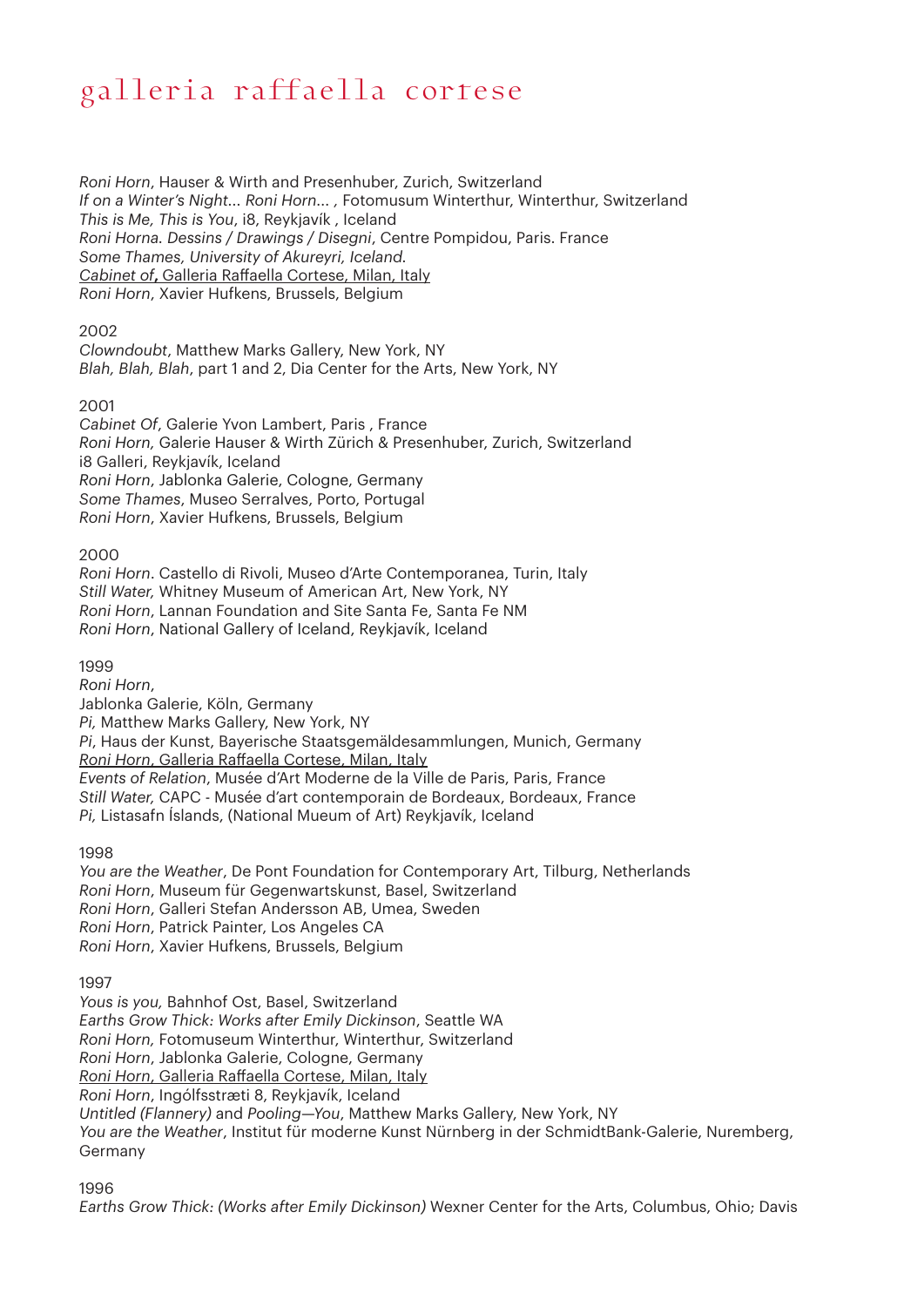Museum & Cultural Center, Wellesley College; Henry Street Gallery, Seattle *Five Installations*, Matthew Marks Gallery, New York, NY *Roni Horn*, Galerie Ghislaine Hussenot, Paris, France *You are the Weather (Munich),* Deutscher Wetterdienst Munich, Munich, Germany

### 1995

*Gurgles, Sucks, Echoes*, Matthew Marks Gallery, New York, NY *Currents 61: Roni Horn,* St. Louis Museum of Art, St. Louis MO *Roni Horn*, Jablonka Galerie, Köln, Germany *Felix Gonzalez-Torres & Roni Horn*, Sammlung Goetz, Munich, Germany *Making Being Here Enough*; Kunsthalle Basel. Basel, Switzerland; Kestner Gesellschaft, Hannover, Germany *Roni Horn: Drawings*, Museum für Gegenwartskunst, Basel, Switzerland *Roni Horn*, Alfonso Artiaco Gallery, Naples, Italy

1994

*Inner Geography*: (Books: To Place); Baltimore Museum of Art, Baltimore MD; List Visual Arts Center, MIT, Cambridge MA; Yale University Art Gallery, New Haven CT *Roni Horn*, DePont Foundation for Contemporary Art, Tilburg, Netherlands *Roni Horn*, Matthew Marks Gallery, New York, NY *Roni Horn*, Texas Gallery, Houston, TX

1993

*Roni Horn*, Jablonka Galerie, Köln, Germany *Roni Horn*, Margo Leavin Gallery, Los Angeles CA *Roni Horn*, Matthew Marks Gallery, New York NY *Rare Spellings: Selected Drawings 1985-1992;* Kunstmuseum Winterthur, Winterthur, Switzerland; Gementteemuseum, The Hague, Netherlands; Vienna Secession, Vienna, Austria; Köln Kunstverein, Köln, Germany

*Roni Horn*, 2nd Floor, Reykjavík, Iceland *Roni Horn*, Mary Boone Gallery, New York NY

1992

*Roni Horn*, Jablonka Galerie, Köln, Germany *Roni Horn*, New Museum for Living Art, Reykjavík, Iceland *Roni Horn*, Annemarie Verna Gallery, Zurich, Switzerland

1991

*Things Which Happen Again*, Westfälischer Kunstverein, Münster, Germany Städtisches Museum Abteiberg Mönchengladbach, Germany *Roni Horn*, Mary Boone Gallery, New York NY

1990

*Roni Horn*, Leo Castelli, New York NY *Roni Horn*, Temporary Contemporary of the Museum of Contemporary Art, Los Angeles CA *Roni Horn*, Margo Leavin Gallery, Los Angeles CA *Roni Horn*, Paula Cooper Gallery, New York NY

1989

*Roni Horn*, Jay Gorney Modern Art, New York NY *Roni Horn*, Galerie Annemarie Verna, Zurich, Switzerland *Roni Horn*, Paula Cooper Gallery, New York NY

1988

*Roni Horn*, Winston Gallery, Washington DC *Pair Objects I, II, III*, Detroit Institute of Arts, Detroit MI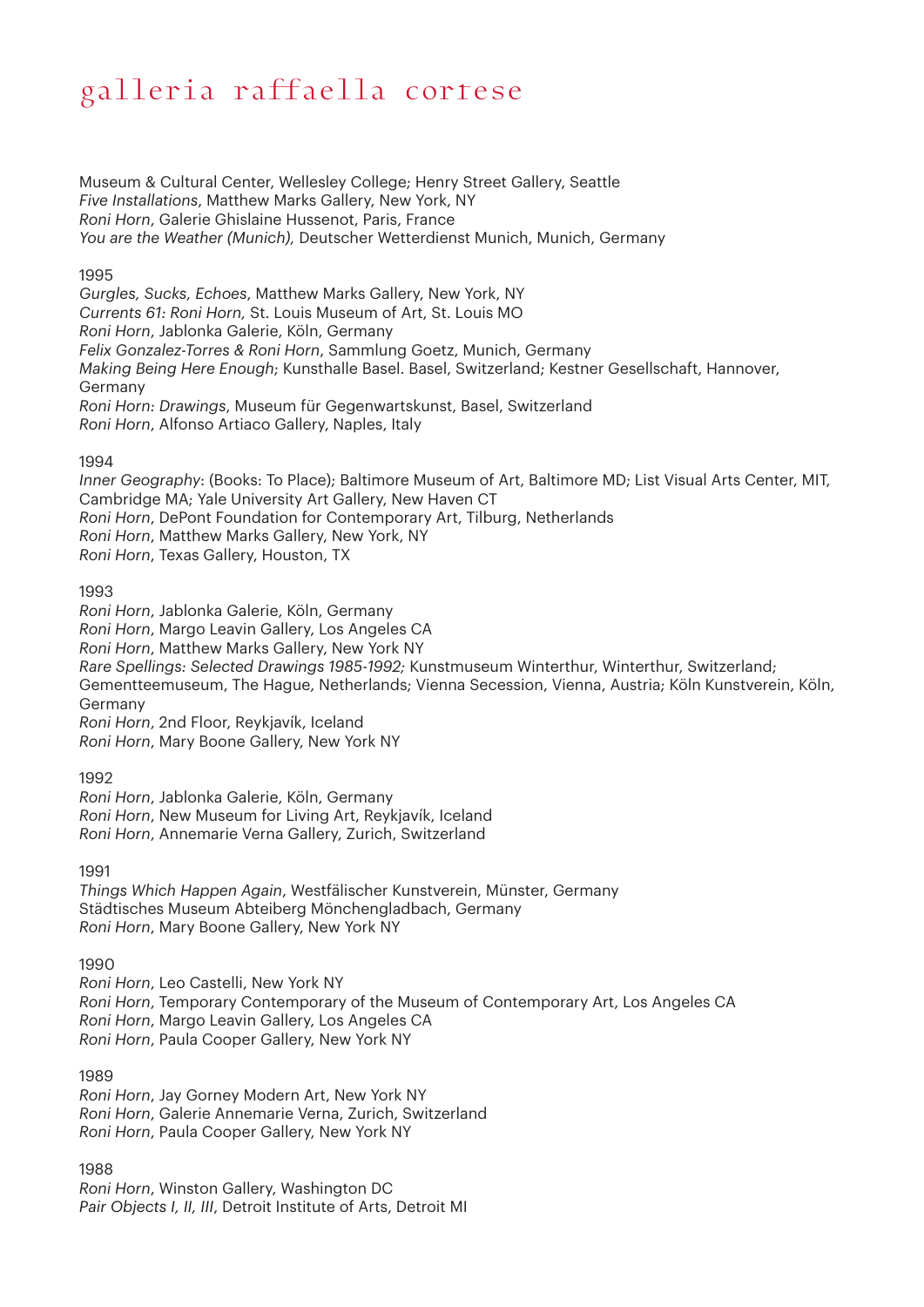*Pair Objects I, II, III*, Galerie Lelong, New York NY *Roni Horn*, Susanne Hilberry, Birmingham MI *Roni Horn*, Mario Diacono Gallery, Boston MA *Things that Happen Again*, Chinati Foundation, Marfa TX

1987

*Roni Horn*, Galerie Maeght Lelong, New York NY *Roni Horn*, Galerie Maeght Lelong, Paris, France

1986

*Roni Horn*. Neuberger Museum, Purchase, NY *Roni Horn*, Burnett Miller Gallery, Los Angeles, CA

1985

*Roni Horn*, Burnett Miller Gallery, Los Angeles, CA *Roni Horn*, Galerie Maeght Lelong, New York NY

1983

*Roni Horn*, Glyptothek Museum, Kunstforum, Kunstraum, Munich, Germany

1980

*Roni Horn*, Clocktower, Institute for Art and Urban Resources, New York NY

1978 *Roni Horn*, Kunstraum, Munich, West Germany *Roni Horn,* Yale University, New Haven CT

### **SELECTED GROUP EXHIBITIONS**

2022

*Une Seconde d'Éternité*, Bourse de Commerce - Pinault Collection, Paris *it matters what worlds world worlds: how to tell stories otherwise*, Manifesta 14, Pristina, Kosovo *Welcoming Persones Persons*, Museion, Bolzano, Italy *Il giardino dell'arte. Opere, collezioni*, Centro Pecci, Prato, Italy *Soundtrack for a Troubled Time*, Tlön Projects, Rotterdam, the Netherlands *Weltenwanderer*, Städtischen Museen Zittau, Zittau, Germany *Following Water*, Kunsthalle Bielefeld, Bielefeld, Germany *Girls, girls, girls*, Lismore Castle Arts, Lismore, Ireland

2021

*Face Control*, Fundación Foto Colectania, Barcelona, Spain *Hi Woman! La notizia del futuro*, Museo di Palazzo Pretorio, Prato, Italy *Nulla è Perduto. Arte e Materia in Trasformazione,* GAMeC – Galleria D'Arte Moderna e Contemporanea di Bergamo, Bergamo, Italy *Dependent Objects*, Museum of Contemporary Art, Chicago IL *Linhas de Vento. Percursos Artísticos na natureza*, MACNA – Museu de Arte Contemporânea Nadir Afonso Chaves, Portugal

2020

*Silent Vision,* Fondation Beyeler, Basel

2019

*Joint is Out of Time*, La Galleria Nazionale d'Arte Moderna e Contemporanea, Rome, Italy *Luogo e Segni*, Punta della Dogana, Venice, Italy *Once. Again. Photographs in Series,* J. Paul Getty Museum, Los Angeles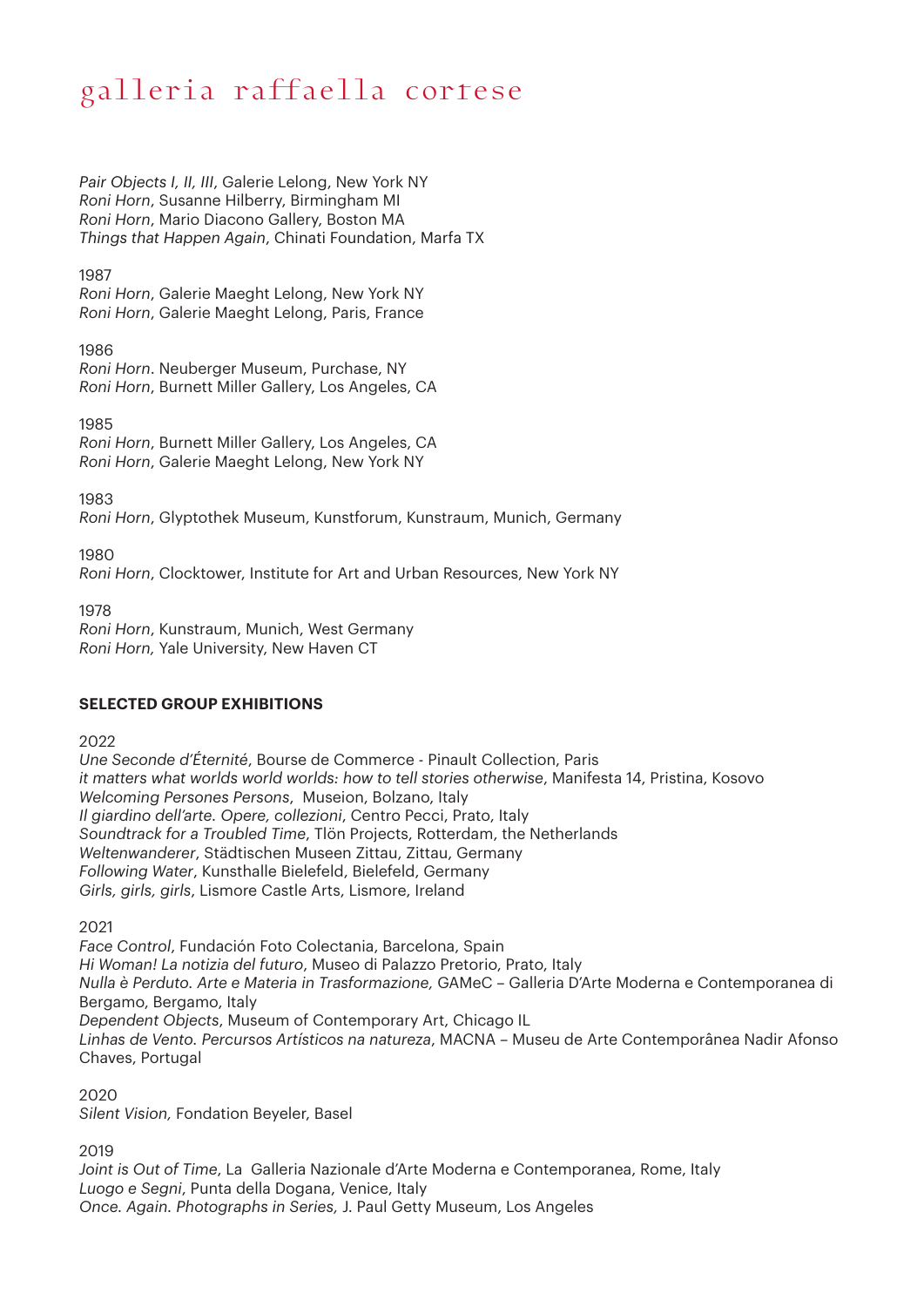2018

*One Day at a Time: Manny Farber and Termite Art*, MOCA – Museum of Contemporary Art, Los Angeles, USA

*Space Shifters,* Hayward Gallery, London, UK

*Picasso. Gorky. Warhol. Sculptures and Works on Paper. Hubert Looser Collection*, Kunsthalle Krems, Krems an der Donau, Austria

*I still believe in miracles*, Astrup Fearnley Museeet, Oslo

*Never a Lovely So Real: Photography and Film in Chicago, 1950–1980*, The Art Institute of Chicago, **Chicago** 

*Dancing with Myself – Works from the Pinault Collection*, Punta della Dogana, Venice, Italy *Exchanges: Recent Additions to the Collection*, Whitworth Art Gallery, Manchester, UK (until 2019)

*Selves and Others: Gifts to the Collection from Carla Emil and Rich Silverstein*, San Francisco Museum of Modern Art, San Francisco

*That Obscure Object of Desire,* Fortes F'Aloia & Gabriel, Sao Paulo and Rio de Janeiro, Brazil *Tacita Dean: Still Life*, National Gallery, London, UK

*States of Tension / Explorations of the Collections*, Museum of Contemporary Photography, Milan, Italy *Pastels from the 16th to the 21st Century: Liotard, Degas, Klee, Scully…*, Fondation de l'Hermitage, Lausanne, Switzerland

*Migrations and Material Alchemy,* Princeton University Art Museum, Princeton, New Jersey, USA *The Land We Live In—The Land We Left Behind,* Hauser & Wirth Somerset, Somerset, England *Embody*, Gerdarsafn, Kópavogur Art Museum, Kópavogur, Iceland

*LAND\_SCOPE: Photographic Works from Roni Horn to Thomas Ruff*, Münchner Stadtmuseum, Munich, Germany

*Multiply, Identify, Her*, International Center of Photography, New York

2017

*Proof of Life / Lebenszeichen*, Weserburg, Bremen, Germany

*The Photographic – Part I*, S.M.A.K., Ghent, Belgium

*Calder to Kelly: The American Collection*, Kunstmuseum Winterthur, Winterthur, Switzerland *Panza di Biumo Collection. The Matter of Form*, Museo d'Arte Moderna e Contemporanea, Trento e Rovereto, Italy

*Behind the Screen – An Art Tribute to Isabelle Huppert*, Michael Fuchs Galerie, Berlin, Germany *Artist's Books: The Collection*, Hamburger Kunsthalle, Hamburg, Germany

*Gray Matters*, Wexner Center for the Arts, Columbus OH

*Other Hats: Icelandic Printmaking*, International Print Center New York, New York

2016

*House of Commons*, Portikus, Frankfurt, Germany

*Schiff Ahoy – Contemporary Art from the Brandhorst Collection*, Museum Brandhorst, Munich, Germany *First Light: A Decade of Collecting at the ICA*, The Institute of Contemporary Art, Boston

*Dancing with Myself. Self-portrait and Self-invention. Works from the Pinault Collection*, Museum Folkwang, Essen, Germany

*Kingdom – Flora, Fauna, Fable*, Reykjavík Art Museum, Reykjavik, Iceland

*On Paper: Finding Form*, The Baltimore Museum of Art, Baltimore, MD

*I still believe in miracles*, Inverleith House. Royal Botanic Garden Edinburgh, Scotland

*Nature Based*, Kröller-Müller Museum, Otterlo

*Art Becomes Active: 1960 to Now,* the new Tate Modern, London

*Inventing Downtown,* CCS Bard Hessel Museum, Annandale-on-Hudson NY

*Illumination. New contemporary art at Louisiana,* Louisiana Museum of Modern Art, Humlebaek, Denmark

2015

*Drawing. THE BOTTOM LINE*, S.M.A.K., Ghent, Belgium Visual Leader 2015, Deichtorhallen, Hamburg, Germany *Opening the Box: Unpacking Minimalism*, The George Economou Collection, Athens, Greece *In Girum Imus Nocte et Consumimur Ingi*, Jumex Collection, Mexico City, Mexico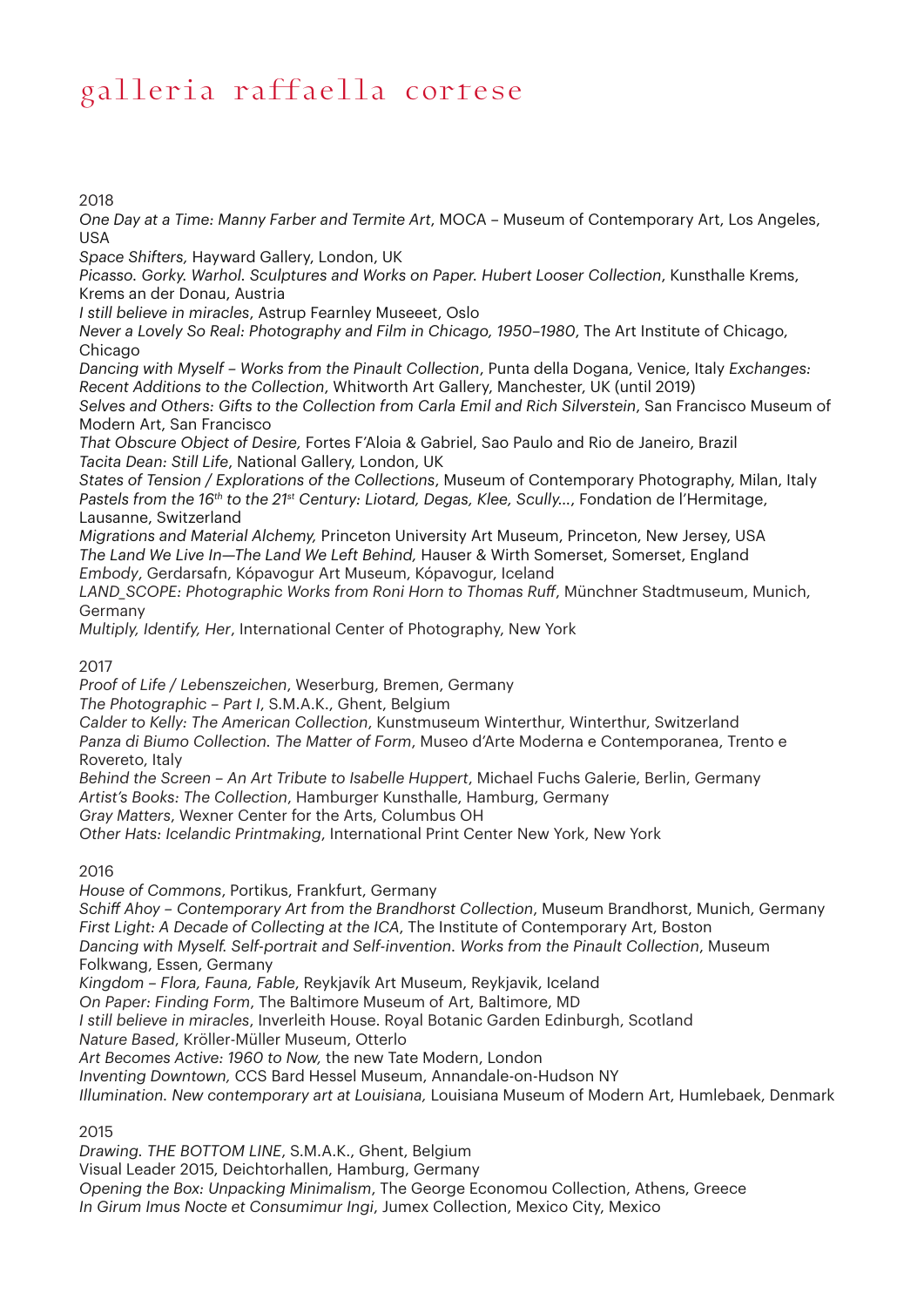*Patrice Chéreau. An Imaginary Museum*, Collection Lambert, Avignon, France *Slip of the Tongue*, Punta della Dogana, Venice, Italy *Sguardo di Donna, Casa dei Tre Oci,* Venice, Italy *Il Sosia. Artisti e collezioni private,* Galleria Civica, Trento, Italy *America Is Hard To See,* Whitney Museum of American Art, New York, *Space Between,* The FLAG Art Foundation, New York *The Blue of Distance*, Aspen Art Museum, Aspen CO

2014

*Beyond and Between*, Leeum, Samsung Museum of Art, Seoul, Korea

*Performance. Contemporary Photography from the Douglas Nielsen Collection*, Center for Creative Photography, Tucson, Arizona

*The hidden picture. Collecting art at ING*, Cobra Museum of Modern Art, Amstelveen, Netherlands *Picture Ballot! Monolithic Water*, Kunsthaus Zürich, Zurich, Switzerland

*Theatre of the Mind*, Cranbrook Art Museum, Bloomfield Hills, Michigan

*Playing by heart*, Kolumba. Art museum of the Archdiocese of Cologne, Cologne, Germany

*Ladies First! Women artists from the Schaufler Collection*, Schauwerk Sindelfingen, Sindelfingen, Germany

*TRAME. Copper Crossing in contemporary art, design, technology and architecture,* Triennale di Milano, Milan, Italy

*A' corps Perdu*, L'Espace de l'Art Concret, Mouans-Sartoux, France

*La disparation des lucioles*, Collection Lambert, Avignon, France

*Beneath the Ground: from Kafka to Kippenberger*, Kunstsammlung Nordrhein-Westfalen K21, Düsseldorf, Germany

*You imagine what you desire,* 19th Biennale of Sydney, Australia

MODA Curates, Miriam and Ira D. Wallach Art Gallery, Columbia University, New York NY

*On the Road*, Santo Domingo de Bonaval, Santiago de Compostela, Spain

*David Altmejd, Roni Horn, Didier Vermeiren, Danh Vo, Xavier Hufkens*, Brussels, Belgium

2013

*Macho Man, Tell It To My Heart: Collected by Julie Ault*, Artists Space, New York NY *Elemental*, Boden Art Center, Boden, Sweden

*Colección Helga de Alvear. El Arte del Presente. The Art of the Present,* Centro Cibeles de Cultura y Ciudadani, Madrid, Spain

*93*, Centro Galego de Arte Contemporánea, Santiago de Compostela, Spain

*Personal, political, mysterious*, FLAG Art Foundation, New York NY

*Pro Choice*, Fri Art. Centre d'Art de Fribourg / Kunsthalle Freiburg, Freiburg, Germany *The Distaff Side*, The Granary, Sharon CT

*Tell It To My Heart: Collected by Julie Ault*, Museum fur Gegenwartskunst Emanuel Hoffmann-Stisftung, Basel, Switzerland; Culturgest, Lisbon, Portugal

*AGES. Porträts vom Älterwerden*, Die Photographische Sammlung/SK Stiftung Kultur Köln, Cologne, Germany; Oberösterreichische Landesmuseum / Landesgalerie Linz, Linz, Austria

*15 Years of the Gallery of Contemporary Art,* Hamburger Kunsthalle / Gallery of Contemporary Art, Hamburg, Germany

*Paisaje 1969 – 2013,* Museo del Palacio de Bellas Artes, Mexico City

*Prima Materia*, Punta della Dogana/François Pinault Foundation, Venice, Italy

*Zeichen. Sprache. Bilder. Schrift in der Kunst seit den 1960er Jahren,* Städtische Galerie, Karlsruhe, Germany

2012

*Für Hund und Katz ist auch noch Platz. Fotografien aus der DZ BANK Kunstsammlung, '*Kunsthalle Recklinghausen, Recklinghausen, Germany *In Praise of Doubt*, Punta della Dogana, Venice, Italy *Light and Landscape*, Storm King Art Center, Mountainville NY *Parallelwelt Zirkus / The Circus as a parallel Universe*, Kunsthalle Wien, Vienna, Austria *Drawn,* Margo Leavin Gallery, Los Angeles CA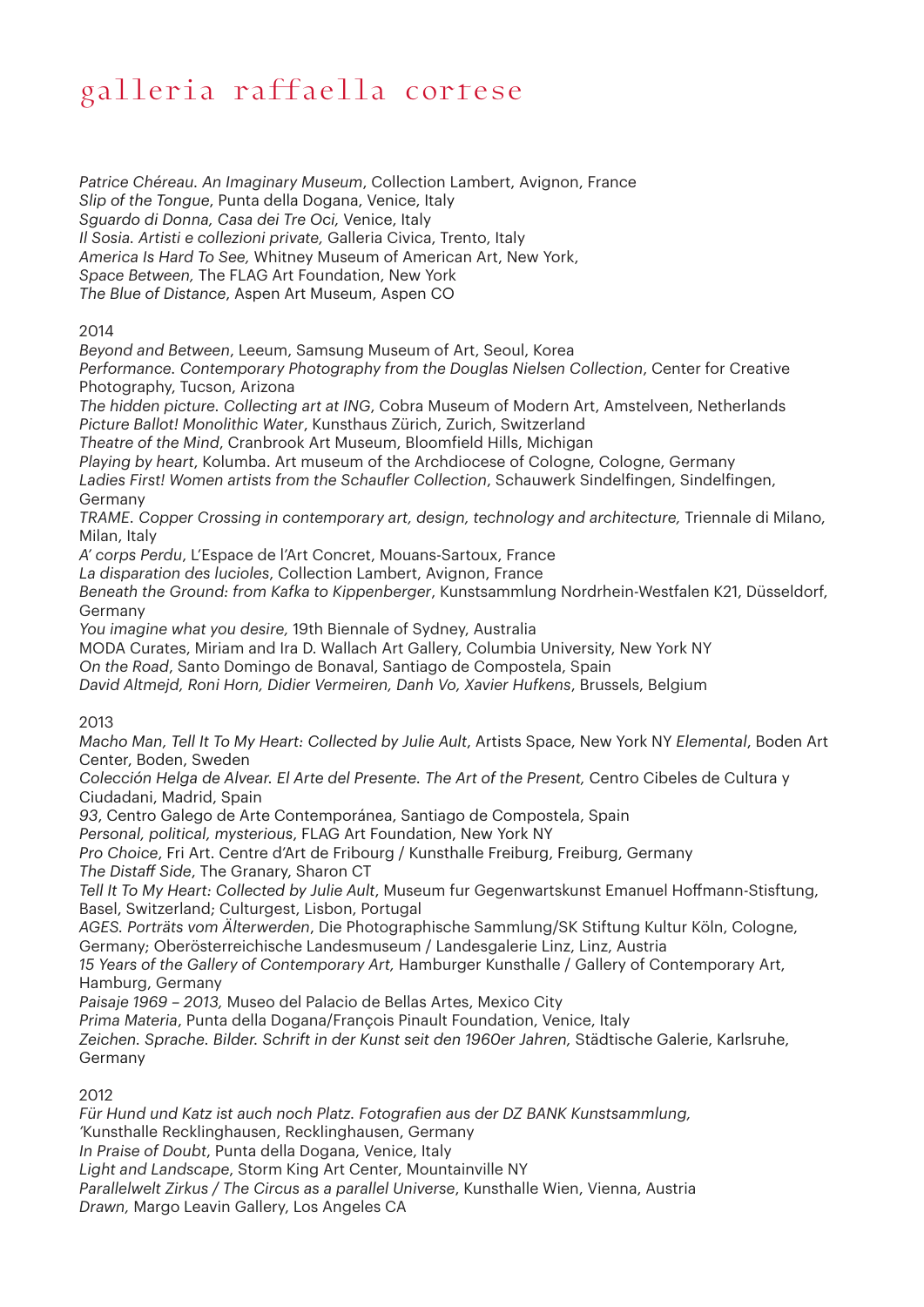*Von Horizonten / On Horizons*, Fotomuseum Winterthur, Winterthur, Switzerland *Dark Matters,* Hirshhorn Museum and Sculpture Garden, Washington DC *Ash and Gold*, MARTa Herford, Herford

2011

*Nature – Contemporary Art from the Collection of the Altana Kulturstiftung*, Osthaus Museum, Hagen, Germany

*Light-Sensitive – Contemporary Photography from the Schaufler Collection*, Schauwerk, Sindelfingen, Germany

*The Last First Decade*, Ellipse Foundation Art Centre, Cascais, Portugal

*Volume! Works from the Collections of La Caixa Foundation and MACBA*, MACBA Museu d'Art Contemporani, Barcelona, Spain

Faster and Slower Lines – From the Collection of Pétur and Ragna Róbertsdóttir, Reykjavik Art Museum, Hafnarhus, Reykjavik, Iceland

*ATLAS. How to carry the world on one's back?*, Deichtorhallen Hamburg – Sammlung Falckenberg, Hamburg, Germany; Karlsruhe, Germany

*Circa 1986*, Hudson Valley Center for Contemporary Art, Peekskill NY

*Through the looking Brain – A Swiss Collection of Conceptual Photography*, Kunstmuseum St. Gallen, St. Gallen, Switzerland; travelled to Bonn, Germany

*If you lived here, you'd be home by now*, CCS Bard Hessel Museum of Arts, Annandale-on-Hudson NY *Perspectives – On the Borders of Art and Philosophy*, Reykjavik Art Museum, Reykjavik

*The Dwelling Life of Men. Photographs from the Martin Z. Margulies Collection*, Fundación Barrié, A Coruña, Spain

*Contemporary Collecting: The Judith Neisser Collection*, The Art Institute of Chicago, Chicago IL *e Mois de la Photo à Montréal. Lucidité. Vues de l'intérieur / Lucidity. Inward views*, Galerie de L'Uqam, Montréal, Canada

*Series of Portraits: A Century of Photographs*, Museum für Kunst und Gewerbe, Hamburg, Germany *Without Destination*, Reykjavik Art Museum, Reykjavik

*He Disappeared into Complete Silence: Re-reading a single artwork by Louise Bourgeois*, Museum de Hallen, Haarlem, Netherlands

Wide Angle: Photography and its influence on contemporary art - A Selection, Vanderbilt University Fine Arts Gallery, Nashville TN

*Unforgettable: Selections from the Emily Fisher Landau Collection*, Fisher Landau Center for Art, Long Island City NY

*Hertie Querty*, Gallery of Modern Art, Glasgow, Scotland

*Vision is elastic. Thought is elastic*, Murray Guy, New York NY

*Without Destination*, Listasafn Reykjavík, Iceland

*Kompass – Zeichnungen aus dem Museum of Modern Art New York,* Berliner

Festspiele, Martin-Gropius-Bau, Berlin, Germany

*Portraits in Series, Photographs of a Century,* Museum für Kunst und Gewerbe, Hamburg, Germany *9th Krakow Photomonth Festival,* Bunkier Sztuki*,* Museum of Contemporary Art, Krakow, Poland *Personal Tempest,* Neue Galerie, Innsbruck, Austria

*Für Hund und Katz ist auch noch Platz*, DZ Bank, Kunstsammlung, Frankfurt am Main, Germany *Text*, Kuckei + Kuckei, Berlin, Germany

2010

*Contemporary Collecting: Selections from the Donna and Howard Stone Collection*, The Art Institute of Chicago, Chicago

*EXHIBITION EXHIBITION'* Il Castello di Rivoli, Turin, Italy

*I believe in Miracles. 10th Anniversary of the Lambert Collection, Collection Lambert, Avignon, France Presentation of the Collection. 20th and 21st Century,* Folkwang Museum, Essen, Germany

*THE PRIVATE MUSEUM*, Galleria d'Arte Moderna, Bergamo, Italy

*Unsettled Objects*, Gallery of Modern Art, Glasgow, Scotland

*Haunted: Contemporary Photography/Video/Performance*, Guggenheim Museum, Bilbao, Spain *10.000 Lives*, Gwangju Biennale Hall, Gwangju Museum of Art, The Eighth Gwangju Biennale, Gwangju, Korea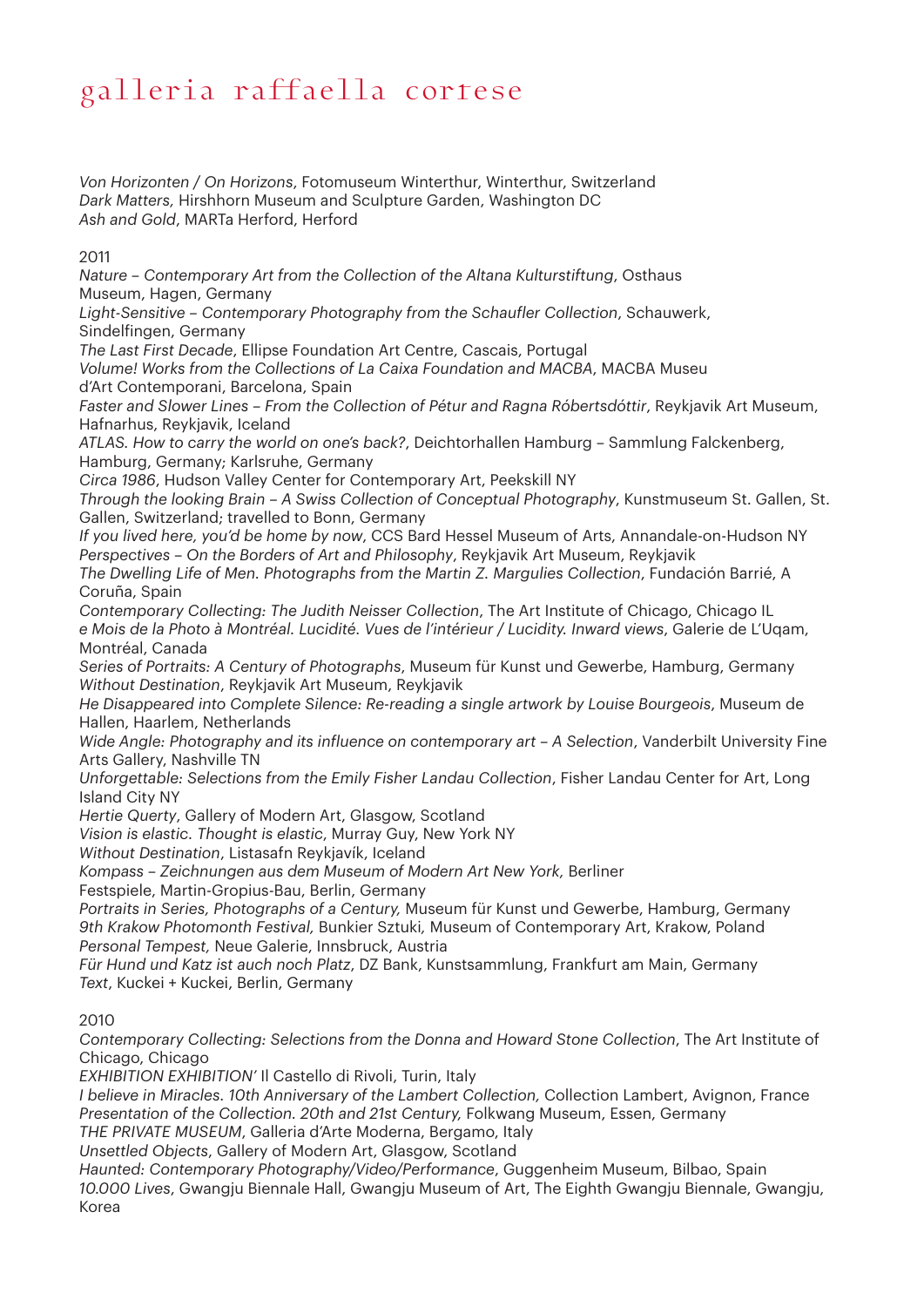*Compass in Hand: Selections from the Judith Rothschild* 

*Foundation Contemporary Drawings Collection*, Institut Valencia d'Art Modern, Valencia, Spain *Drawn / Taped / Burned: Abstraction on Paper,* Katonah Museum of Art, Katonah NY *Habiter poétiquement le monde. Exposition inaugurale*, Lille Métropole Musée d'Art Contemporain et d'Art Brut, Lille, France

*Not Cooperative*, The Luckman Fine Art Complex, California State University, Los Angeles CA *Languages and Experimentations. Young artists in a contemporary collection,* Mart Rovereto Museo di Arte Moderna e Contemporanea di Trento e Rovereto, Rovereto, Italy

*ATLAS. How to carry the world on one's back?,* Museo Reina Sofía, Madrid, Spain

*Collection: MOCA's First Thirty Years*, The Museum of Contemporary Art, Los Angeles CA

*Pictures by Women: A History of Modern Photography,* 

The Museum of Modern Art, New York NY

*Che cosa sono le nuvole? Works from the Enea Righi Collection*, Museion Bolzano, Bolzano Italy *Hope! Une exposition d'art contemporain sur l'espoir*, Palais des Arts et du Festival Dinard, Dinard, France *Thanks for being with us: Contemporary Art from the Douglas Nielsen Collection*, Tucson Museum of Art, Tucson AZ

*In Full Bloom,* Galleria Raffaella Cortese, Milan

2009

*Elles@Centrepompidou,* Centre George Pompidou, Paris, France

*Continuous Present*, Yale University Art Gallery, New Haven CT

*Retour to Rome: De la Villa Médicis à la Collection Lambert en Avignon,* Collection Lambert, Avignon, France

*Holbein to Tillmans: Prominent Guests from the Kunstmuseum Basel*, Schaulager, Basel, Switzerland *Les Rencontres d'Arles 2009*, Grande Halle, Arles, France

*Species of Spaces*, Yvon Lambert, New York NY

*Compass in Hand: Selections from the Judith Rothschild Collection*, Museum of Modern Art, New York NY *Isabelle Huppert: Woman of* 

*Many Faces*, Ullens Center for Contemporary Art, Bejing, China

*Double Object*, Thomas Dane Gallery, London, England

*Serralves 2009 - The Collection*, Fundão de Serralves, Porto, Portugal

*Tribute to Ron Warren*, Mary Boone Gallery, New York NY

*The Female Gaze: Women Look at Women*, Cheim & Read Gallery, New York NY

*Man Made: Notions of Landscape from the Lannan Collection*, New Mexico Museum of Art, Santa Fe NM *Paired, Gold: Felix Gonzalez-Torres and Roni Horn*, Guggenheim Museum, New York NY

*Look at Me: Faces and Gazes in Art 1969-2009,* Museo Cantonale d'Arte, Lugano, Switzerland

*Collection: MOCA's First 30 Years*, Museum of Contemporary Art, Los Angeles CA

2008

*The Sum of its Parts*, Cheim & Read, New York NY *Nina in Position*, Artists Space, New York NY *True North*, Deutsche Guggenheim, Berlin, Germany *Cose mai viste*, Terme di Diocleziano, Rome, Italy *Always Begins By Degrees*, The Common Guild, Glasgow, Scotland *Everstill*, Casa-Museo Federico García Lorca, Granada, Spain *Many Kinds of Nothing*, Montserrat College of Art Gallery, Beverly MA *The Grand Tour: Exhibition of the Collection Lambert en Avignon at the Villa Medici in Rome,* Villa Medici, Rome, Italy *Drawing as Process*, Folkwang Museum, Essen, Germany *An die Natur: ALTANA Kunstsammlung,* ALTANA Kultur Stiftung, Bad Homburg, Germany *Collection Selection*, Museum für Gegenwartskunst, Basel, Switzerland *Mental Drawings*, Galleria Alessandra Bonomo, Rome, Italy *Quiet Politics*, Zwirner & Wirth, New York NY *Academia: Qui es-tu?,* Chapelle de l'Ecole Nationale Supérieure des Beaux-Arts, Paris, France *Elements and Unknowns*, Museum of Modern Art, New York, NY *Pleinairism*, i8 Gallery, Reykjavik, Iceland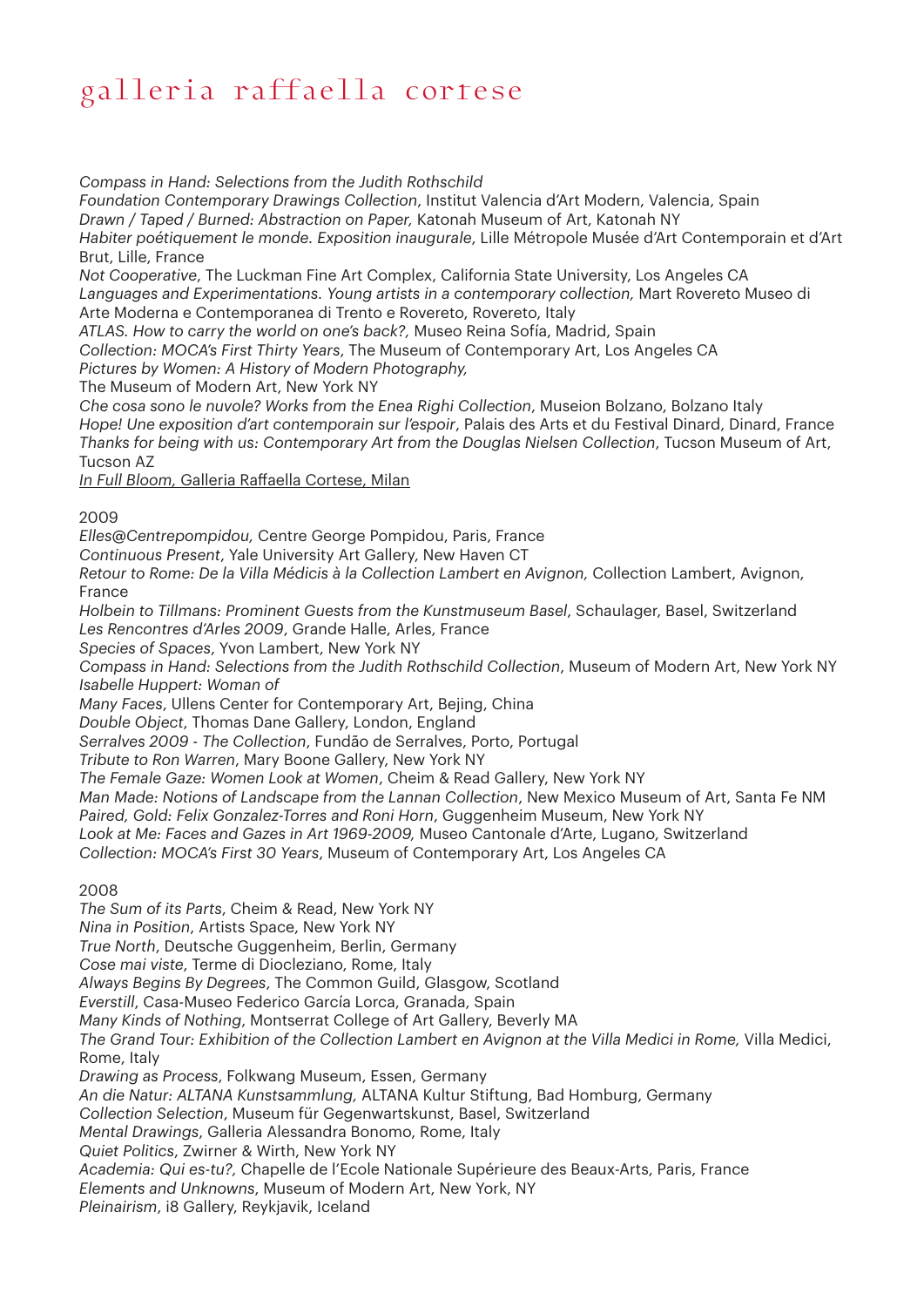*Wall Rockets: Contemporary Artists and Ed Ruscha*, Flag Art Foundation, New York NY *An Unruly History of the Readymade*, Fundación / Colección Jumex, Mexico City, Mexico

#### 2007

*The Suspended Moment*, Z33, Hasselt, Belgium *Paint It Blue: Work from the ACT Art Collection*, Neues Museum Kunst Palast, Dusseldorf, Germany *Pure*, Sean Kelly Gallery, New York NY *Die Kunst zu Sammeln*, Museum Kunst Palast, Dusseldorf, Germany *Richard Artschwager/Louise Bourgeois/Roni Horn/Raymond Pettibon*, Xavier Hufkens, Brussels, Belgium *From the Earth to the Moon*, Castello di Rivoli, Turin, Italy *Wrestle*, Hessel Museum of Art, Center for Curatorial Studies, Bard College, Annandaleon-Hudson, NY *Repeat Performances: Roni Horn and Ragnar Kjartansson*, Hessel Museum of Art, Center for Curatorial Studies, Bard College, Annandale-on-Hudson, NY *Towards a New Ease: Set 4 from the Collection of the Fotomuseum Winterthur*, Fotomuseum Winterthur, Winterthur, Switzerland *Responding to Kahn: A Sculptural Conversation*, Yale University Art Gallery, New Haven CT *Equal, That Is, To The Real Itself*, Marian Goodman Gallery, New York NY *Im Fluss*, Neues Museum Weserberg, Bremen, Germany *Grey Water*, The Institute of Modern Art, Brisbane, Australia *Roni Horn*, Xavier Hufkens Gallery, Brussels, Belgium *The Guggenheim Collection*, Guggenheim Museum, New York NY *Water*, The Pulitzer Foundation for the Arts, St. Louis MO *Sculpture*, James Kelly Contemporary, Santa Fe NM *Art for Yale: Collecting for a New Century*, Yale University Art Gallery, New Haven CT *Lines, Grids, Stains, Words*, Museum of Modern Art, New York NY *Facade*, Krannert Art Museum, Champaign, IL *Japan and the West*, Kunstmuseum Wolfsburg, Wolfsburg, Germany *J'embrasse pas*, Collection Lambert, Avignon, France *Everstill,* Casa-Museo Federico Garcia Lorca, Granada, Spain *Multiplex: Directions in Art, 1970 to Now*, The Museum of Modern Art, New York NY *The Complexity of the Simple*, L & M Arts, New York NY

### 2006

*Recent Drawing: Robert Gober, Roni Horn, Jasper Johns, Ellsworth Kelly, Brice Marden,Ken Price, Charles Ray, Terry Winters*, Matthew Marks Gallery, New York NY *Skin is Language*, Whitney Museum of American Art, New York NY *See Into Liquid*, Museum of Contemporary Art, Denver CO *Against the Grain: Contemporary Art from the Edward R. Broida Collection*, MOMA, New York NY *Photo Books Now*, San Francisco Center for the Book, San Francisco CA *Nichts*, Curated by Karin Sander, Shirn Kunsthalle, Frankfurt, Germany *The Air is Blue*, FUNDACIÓN FEDERICO GARCÍA LORCA, Madrid, Spain *Helga de Alvear: Concepts for a Collection*, Exhibition Centre of Belém, Belém, Brazil *Drawings: Roni Horn & Louise Bourgeois*, Hauser & Wirth, Zurich, Switzerland *Medium Fotografie*, Galerie Stampa, Basel, Switzerland *Time Frame*, curated by Neville Wakefield, MOMA PS1, New York NY *Full House*, Whitney Museum of American Art, New York NY *Figures de L'acteur: Le Paradoxe du Comédien*, Collection Lambert en Avignon, Avignon, France *Plane / Figure*, Kunstmuseum Winterthur, Winterthur, Switzerland *Portrait / Embodiment / Hommage*, The Pulitzer Foundation for the Arts, St. Louis, MO *Eros*, Fondation Beyeler, Basel, Switzerland *Patrick Seguin invites Hauser & Wirth*, Gallery Patrick Seguin, Paris, France *Les Peintres de la Vie Moderne: Donation – Collection Photographique de la Caisse des Depots*, Centre Pompidou, Paris, France *Wrestle*, CCS Galleries Bard College, Annandale-on-Hudson, NY *Dedica - Vent'anni con Alfonso Artiaco*, Palazo delle Arti Napoli, Naples, Italy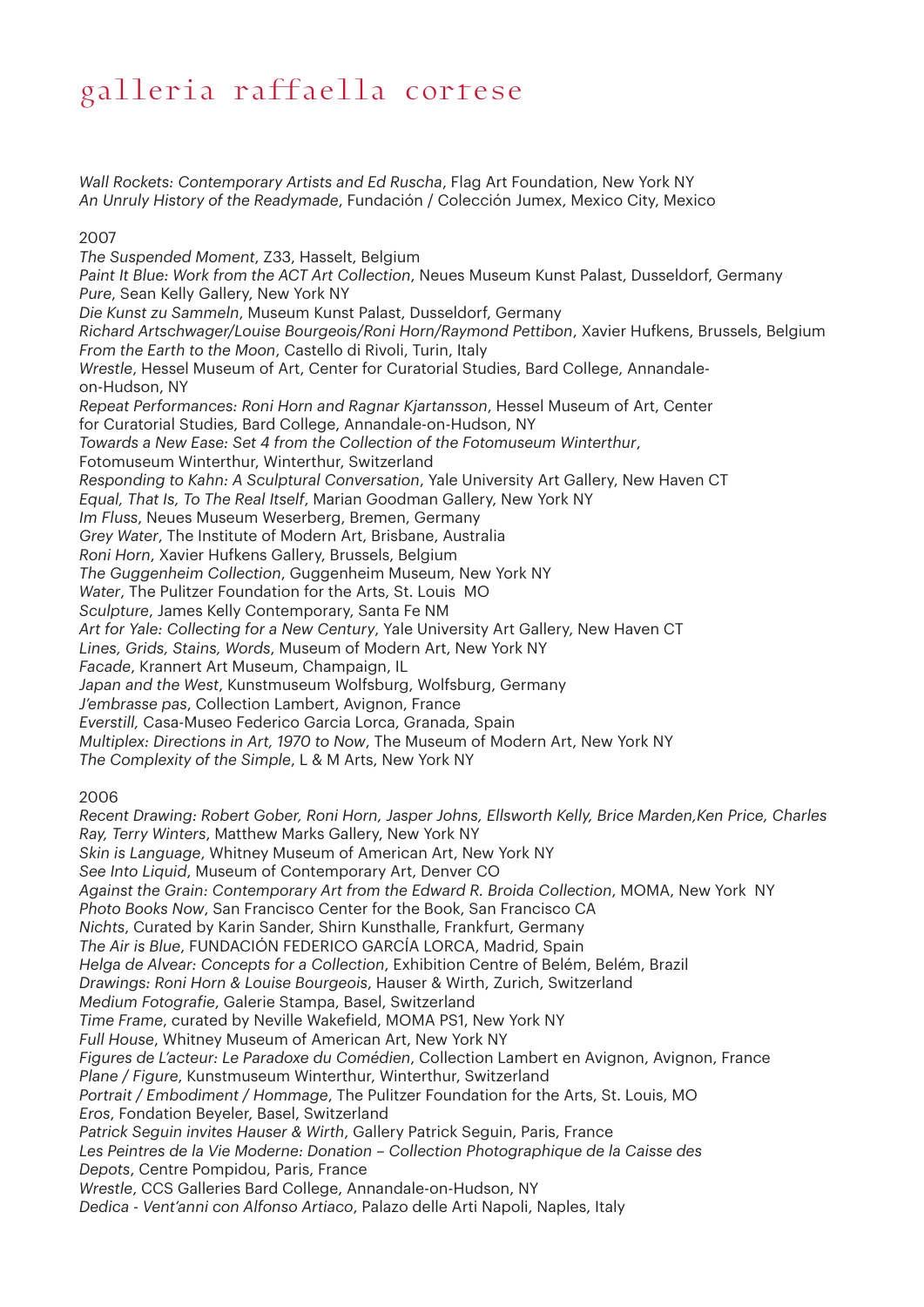#### 2005

*Ocean 1212-W*, Galleria Raffaella Cortese, Milan, Italy *An Aside*, A National Touring exhibition organized by the Hayward Gallery, London and the Camden Art Center, London; The Fruitmarket Gallery, Edinburgh, Scotland; The Glenn Vivian Art Gallery, Swansea, Wales *Off White*, Dazibao, centre de photographies actuelles, Montréal, Canada Coleccion Fundacion la Caixa, Barcelona, Spain *Over Sight*, Bard College, Annandale-on-Hudson, NY NY *Theorema*, Collection Lambert en Avignon, Avignon, France *Cromosoma X*, Galleria Sottopasso della Stua, Genoa, Italy *The Suspended Moment*, Crac Alsace - Centre Rhenan d'Art Contamporain, Altkirch, France *Through the Looking Glass*, Lewis Gluckman Gallery, Cork, Ireland *Douglas Gordon's The Vanity of Allegory*, Curated by Douglas Gordon, Deutsche Guggenheim, Berlin, Germany *Water, Water, Everywhere. . .,* Scottsdale Museum of Contemporary Art, AZ *Landscape*, Whitney Museum of American Art, New York NY *Drawing from the Modern 1975-2005*, The Museum of Modern Art, New York NY *Le Tableau des Éléments*, Musée des Arts Contemporains du Grand-Hornu, Belgium *Looking at Words*, Andrea Rosen Gallery, New York NY *Zoo Story*, Fisher Landau Center for Art, Long Island City, NY *Minimalism and Beyond*, The Pulitzer Foundation for the Arts, St. Louis, MO *Suspended Narratives*, Lora Reynolds Gallery, Austin, TX *Birdspace: A Post-Audubon Artists Aviary*, Tucson Museum of Art, AZ

### 2004

*Singular Forms (Sometimes Repeated): Art from 1651 to the Present*, Guggenheim Museum, New York NY *Cave Birds*, Galleria Raffaella Cortese, Milan, Italy *Memory and Landscape*, La Casa Encendida, Madrid, Spain *Whitney Biennial*, Whitney Museum of American Art, New York, NY *The Big Nothing*, Institute of Contemporary Art, University of Philadelphia, PA *I am the Walrus*, curated by Jan Avgikos, Cheim and Read, New York NY *L'ombre du temps*, Jeu de Paume, Paris, France *In Extremis*, Les Abattoirs, Centre d'art Contemporain, Toulouse, France *A Fripon. Fripon et demi*, Collection Lambert in Avignon, Avignon, France

*Fresh Works on Paper, 5th Anniversary Exhibition*, James Kelly Contemporary, Sante Fe NM *Her, Her, Her and Her: Roni Horn*, Kjarvalsstadir, Reykjavik Art Museum, Reykjavik, Iceland

#### 2003

*A Perspective on Contemporary Art: Continuity / Transgression*, The National Museum of Art, Osaka, Japan

*Talking Pieces*, Museum Morsbroich, Leverkusen, Germany

*Stacked*, D'Amelio Terras, New York, NY

*Roni Horn, Ann Veronica Janssens, Mike Kelley, Mike Nelson*, CCA Wattis Institute San Francisco CA

*Exhibitions of an Exhibition*, Casey Kaplan Gallery, New York NY

*Drawing Modern: Works from the Agnes Gund Collection*, The Cleveland Museum of Art, OH

*Stretch*, The Power Plant Contemporary Art Gallery, Toronto, Canada

*Roni Horn, Yoshiko Seino, Anders Peterson*, Fotomuseum, Winterthur, Switzerland

#### 2002

*Some Chromes*, Fogg Art Museum, Harvard University, Cambridge, England *Collection Lambert*, Musee d'Art Contemporain, Avignon, France *Moving Pictures*, Solomon R. Guggenheim Museum, New York NY *A Silent Poetry*, Timothy Taylor Gallery, London, England *The House of Fiction*, Sammlung Hauser & Wirth, St. Gallen, Switzerland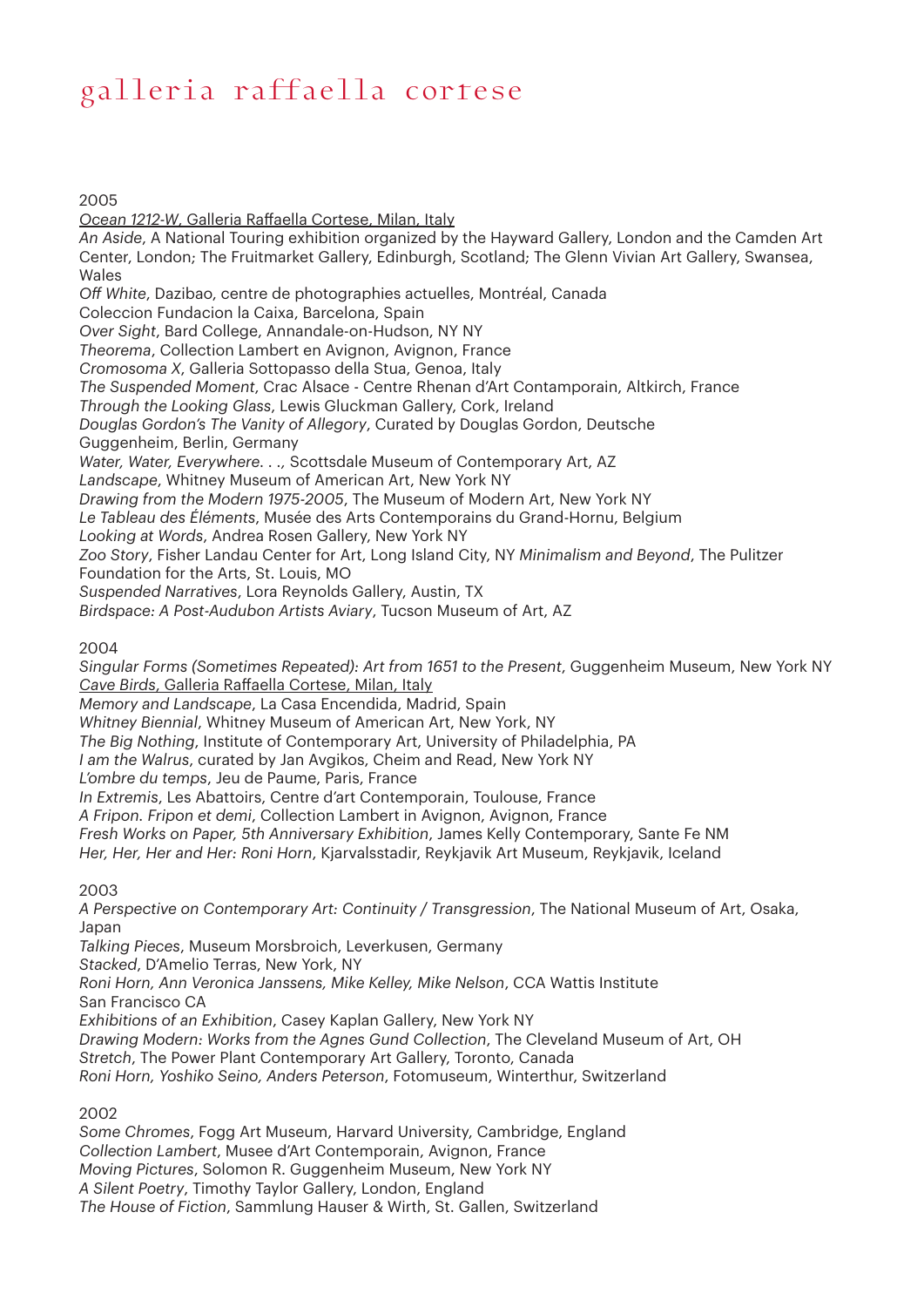*Transformer II*, Curated by Inez Van Lamsweerde and Vinoodh Matadin, Air de Paris, Paris, France

*Between Language and Form*, Yale University Art Gallery, New Haven, CT *Regarding Landscape*, Art Gallery of York University, The Koffler Gallery, Toronto, Canada *Limits of Perception*, Fundació Joan Miró, Barcelona, Spain *Au Regard du Paysage*, Centre des Arts Saidye Bronfman, Montreal, Canada *Sand in der Vaseline Krefelder Kunstmuseen*, Kaiser Wilhelm Museum, Krefeld, Germany *Art on Paper 2002*, Weatherspoon Art Museum, University of North Carolina at Greensboro NC *The Air is Blue*, Casa Museo Luis Barragan, Mexico City, Mexico *A Perspective on Contemporary Art: Continuity / Transgression*, The National Museum of Modern Art, Tokyo, Japan

### 2001

*Recent Acquisitions: Still Water*, Kunsthaus Zürich, Zürich, Switzerland *Bright Paradise*, The 1st Auckland Triennial, Auckland Art Gallery Toi o Támaki, Auckland, New Zealand *The Inward Eye*, Contemporary Arts Museum, Houston TX *100 Drawings and Photographs*, Matthew Marks Gallery, New York NY *00*, Barbara Gladstone Gallery, New York NY 2001*Richard Artschwager, Louise Bourgeois, Roni Horn, Allan McCollum*, Xavier Hufkens, Brussels, Belgium *What's New: Recent Acquisitions in Photography*, Whitney Museum of American Art, New York NY *Negative Spaces*, Marvelli Gallery, New York NY *The Inward Eye: Transcendence in Contemporary Art*, Contemporary Arts Museum, Houston, TX *Collaborations with Parkett 1984 to Now*, The Museum of Modern Art, New York NY

2000

*Lost*, Ikon Gallery, Birmingham, England *Szenenwechsel XVII*, Museum für Moderne Kunst, Frankfurt, Germany *Drawing 2000*, Barbara Gladstone Gallery, New York NY *Recent Acquisitions*, Musée d'Art Moderne de la Ville de Paris, Paris, France *Voici*, Palais des Beaux-Artes, Brussels, Belgium

1998

*Maverick*, Matthew Marks Gallery, New York NY *View 2*, Mary Boone Gallery, New York NY *Sea Change: The Seascape in Contemporary Photography*, The Center for Creative Photography, The University of Arizona, Tucson AZ *11th Sydney Biennale Everyday*, Sydney, Australia *Fast Forward*, Der Kunstverein, Hamburg, Germany

1997

*Sleight of Mind: The Angle of a Landscape*, (with Gabriel Orozco) Bard College Annandale-on-Hudson, NY Galerie Nächt St. Stephan, Vienna, Austria *XLVII La Biennale di Venezia*, Venice, Italy *Density of the Unimaginable Museum*, Centre d' Art Contemporain du Domaine de Kerguehennec, Bignan, France

1996

*Five Installations*, Matthew Marks Gallery, New York NY *Thinking Print*, The Museum of Modern Art, New York NY *From Bueys to Trockel... Contemporary Drawings from the Kunstmuseum Basel*, Centre Georges Pompidou, Paris, France *Artist's Books*, Brooke-Alexander Gallery, New York NY *Open Secrets*, Matthew Marks Gallery, New York and Fraenkel Gallery, San Francisco CA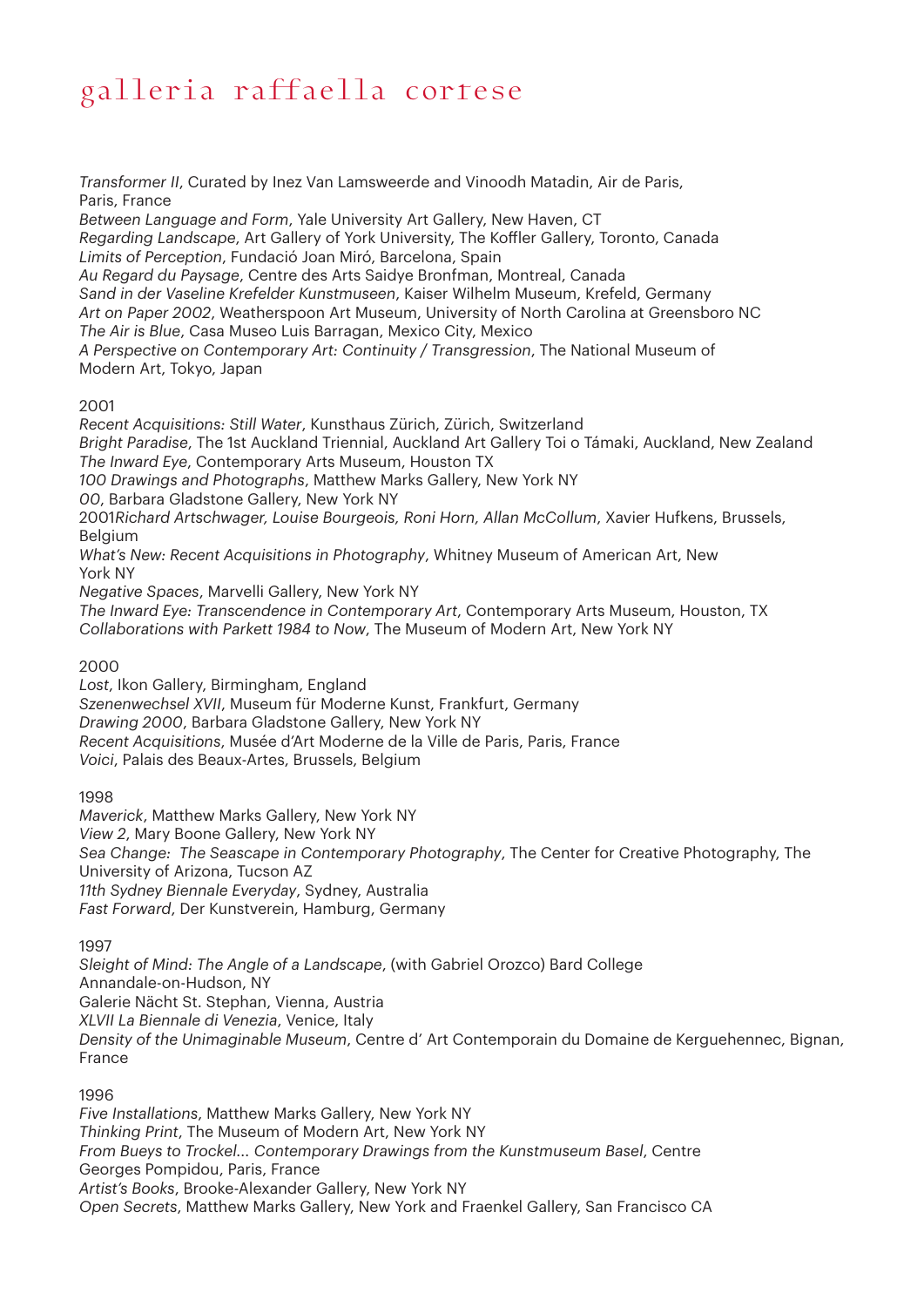*Recent Acquisitions*, The Museum of Modern Art, New York NY

### 1995

*Corners*, Paula Cooper Gallery, New York NY *Untitled (Reading Room)*, Margo Leavin Gallery, Los Angeles, CA *Summer 1995*, Matthew Marks Gallery, New York NY *Works on Paper*, Matthew Marks Gallery, New York NY *In a Different Light*, University Art Museum, Berkeley, CA *Word for Word*, Beaver College Art Gallery, Glenside, PA

### 1994

*Drawings*, Frith Gallery, London, England *Photographs*, Frith Gallery, London, England *Das Américas*, Galeria Luisa Strina, São Paulo, Brazil

### 1993

*21st Century*, Kunsthalle Basel, Switzerland *Drawn in the 90's,* Joshua Smith, Curating for I.C.A., traveling show; Illingworth Kerr Gallery, Alberta College of Art, Calgary, Alberta, Canada; Huntsville Museum of Art, Huntsville, AL

### 1992

*Documenta IX*, Kassel, Germany De Pont Foundation for Contemporary Art, Tilburg, Netherlands *A Second Thought About Landscape Photography*, Centre d' Art Contemporain du Domaine de Kerguehennec, Bignan, France *Drawn in the 90's,* Joshua Smith, Curating for I.C.A., traveling show; Katonah Museum of Art, Katonah, NY *All Words Suck*, Anders Tornberg Gallery, Lund, Sweden *Untitled*, RubinSpangle, New York NY *Photography*, Margo Leavin Gallery, Los Angeles, CA

1991

*Whitney Biennial*, Whitney Museum of American Art, New York NY

#### 1990

*Quotations*, Annemarie Verna Gallery, Zurich, Switzerland *Drawings*, Aargauer Kunsthaus, Arrau, Switzerland *Sculptor's Drawings*, Baltimore Museum of Fine Arts, MD *Recent Drawings*, Whitney Museum of American Art, New York NY Margo Leavin Gallery, Los Angeles, CA

1989

*AVA*, Virginia Museum of Fine Arts, Richmond, VA *Non-representation*, Anne Plumb Gallery, New York NY *Prospect 89*, Frankfurter Kunstverein, Frankfurt, Germany *A Decade of American Drawing*, Daniel Weinberg Gallery, Los Angeles, CA

#### 1988

Susanne Hilberry Gallery, Detroit, MI Zola Lieberman Gallery, Chicago, IL *The Inscribed Image*, Lang-O'Hara Gallery, New York NY *AVA*, Los Angeles County Museum of Art, Los Angeles, CA *Works on Paper*, Pamela Auchincloss Gallery, New York NY *AVA*, Carnegie-Mellon University Art Gallery, Pittsburg, PA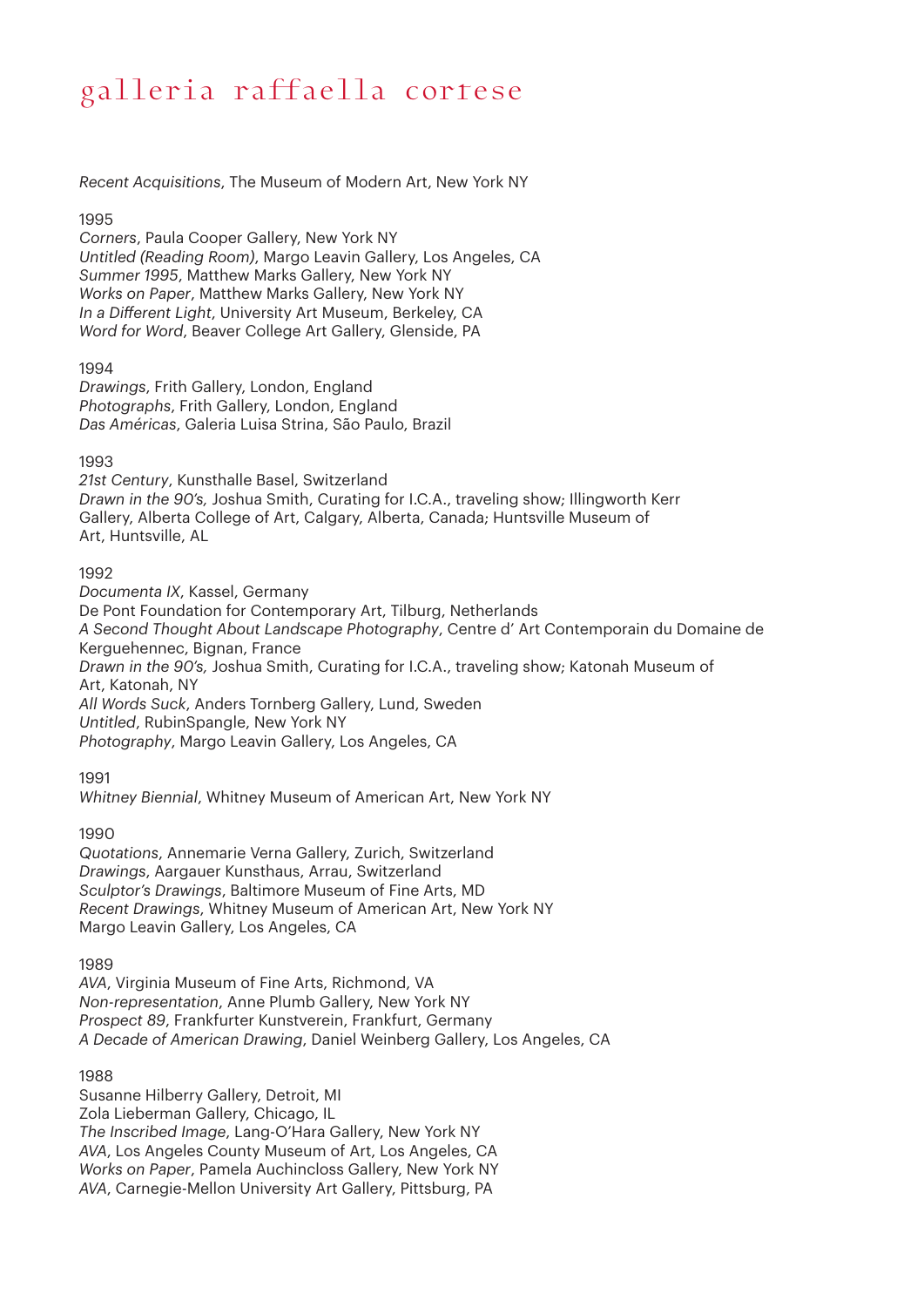1987

Galerie Maeght Lelong, New York NY Thomas Segal Gallery, Boston, MA *Similia-Dissimilia*, Dusseldorf Kunsthalle, Dusseldorf. Germany *Lead*, Hirschl and Adler Modern, New York NY *Similia-Dissimilia*, Wallach Art Center, New York NY *Similia-Dissimilia,* Leo Castelli Gallery, New York NY

1986

Chris Middendorf Gallery, Washington DC Barbara Krakow Gallery, Boston, MA Diane Brown Gallery, New York NY

1985

Gallery Shimada Yamaguchi, Japan Jatta Vondran, Dusseldorf, Germany Alfred Kren Gallery, New York NY Lorence-Monk Gallery, New York NY Burnett Miller Gallery, Los Angeles, CA

1984 Barbara Braatten Gallery, New York NY

1983 Kunstraum, Munich, West Germany

1980 *The Material Object*, Hayden Gallery, M.I.T., Cambridge, MA

### **EXHIBITIONS CURATED BY RONI HORN**

2017

Clyfford Still Museum, 'Artists Select: Roni Horn', Denver CO

2016

Hauser & Wirth, 'Felix Gonzalez-Torres' (Curated by Julie Ault and Roni Horn), London, England (Three part exhbition)

Andrea Rosen Gallery, 'Felix Gonzalez-Torres' (Curated by Julie Ault and Roni Horn), New York NY (Three part exhbition)

Massimo De Carlo, 'Felix Gonzalez-Torres' (Curated by Julie Ault and Roni Horn), Milan, Italy (Three part exhbition)

### **LECTURES AND BROADCAST**

2009

The University of Guelph & The School of Fine Art and Music, 'Shenkman Lecture in Contemporary Art. Roni Horn', March 11, 2009, Canada

2008

Library of Water, 'Roni Horn Weekend. 1 Year of Library of Water', May 23-25, 2008, Reykjavik, Iceland

2005

Palais de Tokyo, with Helene Cixous, Paris, France Public Art Fund, New School for Social Research, New York NY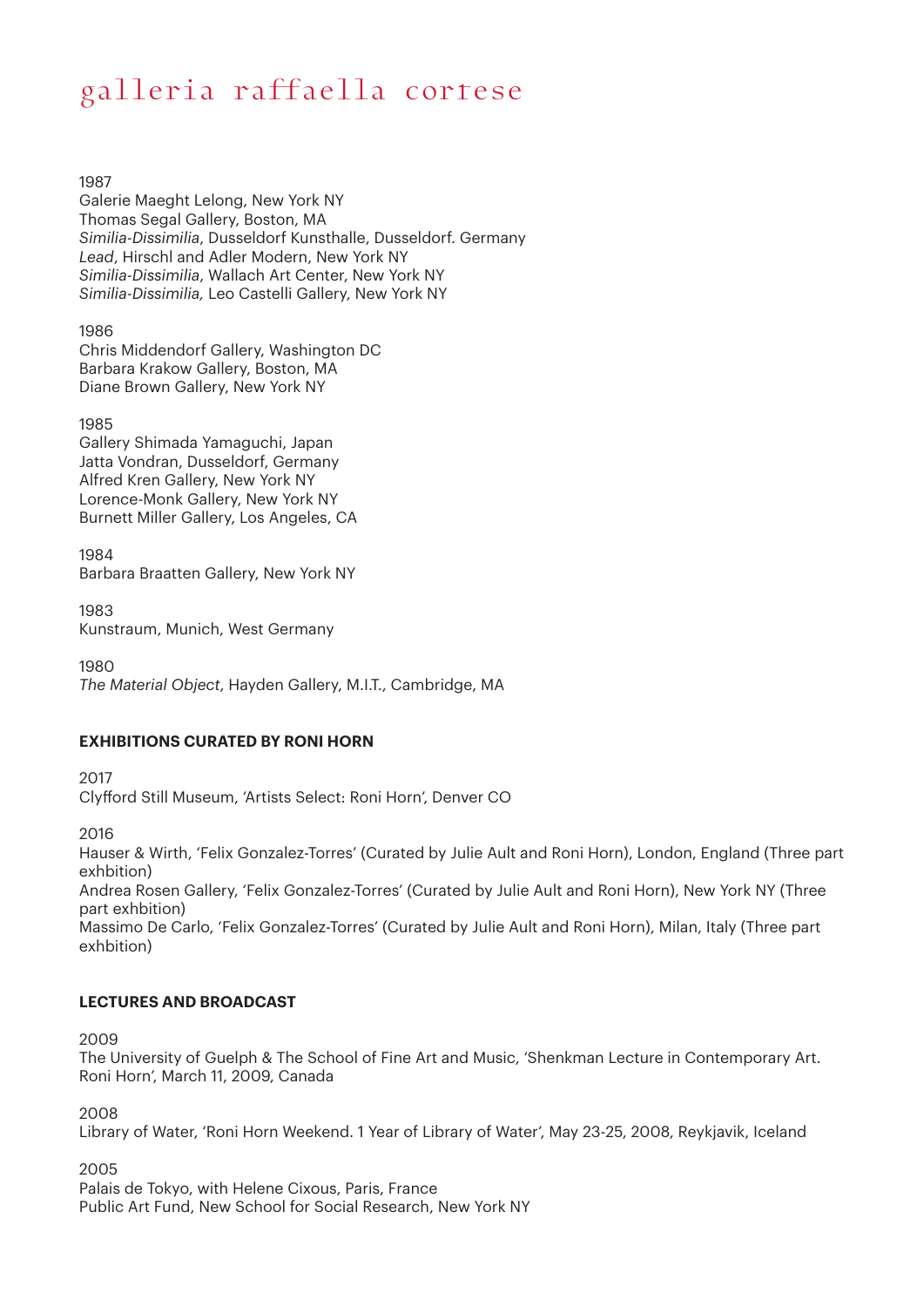#### 2004

Harvard University, 'Saying Water', Cambridge, England Art Institute Chicago, 'Saying Water', Chicago, IL The Whitney Museum of American Art, 'Roni Horn: Wonderwater (Alice Offshore)', Reading / Performance by Anne Carson, Hélène Cixous, John Waters (live), Louise Bourgeois (video), May 5, 2004, New York NY. Travelled to: Artangel, London La Casa Encendida, 'Saying Water', Madrid, Spain

#### 2003

Casa Museo Luis Barragan, 'Saying Water', November 2, 2003, Mexico City, Mexico CCAC Wattis Institute, 'Saying Water', San Francisco CA

#### 2001

The Whitney Museum of American Art, 'Saying Water', September 2001, New York NY The Tate Modern, 'Saying Water', London, England

#### **COLLECTIONS**

Bibliotheque Nationale, Paris, France Bourse de Commerce - Pinault Collection, Paris, France Brooklyn Museum of Art, New York, NY Castello di Rivoli, Turin, Italy Centre Pompidou, Paris, France Chase Manhattan Bank Collection, New York, NY Corning Museum of Glass, Corning, NY Davis Museum, Wellesley, MA De Pont Foundation for Contemporary Art, Tilburg, Netherlands Detroit Institute Of Arts, Detroit, MI Erbischöfliches Diözensans, Cologne, Germany FNAC Fonds National d'Art Contemporain, Paris, France Fogg Art Museum, Cambridge, MA Folkwang Museum, Essen, Germany Fotomuseum, Winterthur, Switzerland Foundation Serralves, Porto, Portugal FRAC: Picardie, Amiens, France Glenstone, Potomac, MD Hirshhorn Museum and Sculpture Garden, Washington DC Kjarvalsstadir, Listasafn Reykjavík, Reykjavik, Iceland Kunsthaus Zürich, Zürich, Switzerland Kunstmuseum Basel, Basel, Switzerland Kunstmuseum Nürnberg, Nürnberg, Germany Kunstmuseum Winterthur, Winterthur, Switzerland Lannan Foundation, Sante Fe, NM List Visual Arts Center, Cambridge, MA Listasafn Íslands: National Gallery, Reykjavík, Iceland Louisiana Museum of Modern Art, Copenhagen, Denmark Milwaukee Museum of Art, Milwaukee, WI Museo Cantanale d'Arte, Lugano, Italy Museum für Moderne Kunst Frankfurt am Main, Frankfurt, Germany Museum of Contemporary Art, Chicago, IL Museum of Contemporary Art, Los Angeles, CA Museum of Fine Arts, Boston, MA Museum of Fine Arts, Houston, TX Museum of Modern Art, New York, NY